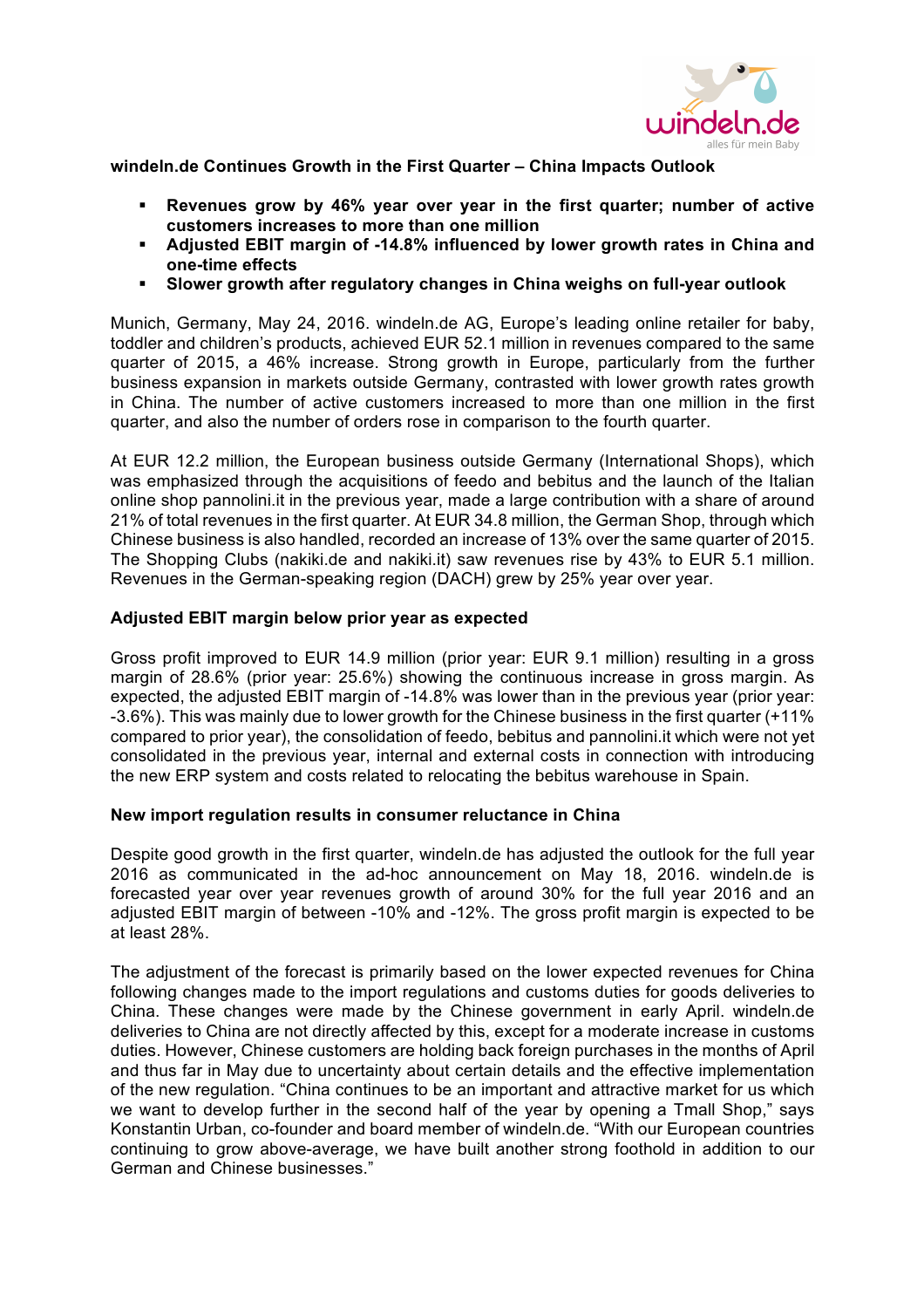

The introduction of the ERP system will be almost completed at the end of May leading to a negative impact on earnings in the second quarter. Alexander Brand, co-founder and board member of windeln.de: "The introduction of the ERP system has been a large and necessary project for windeln.de. Already in the upcoming months it will significantly improve operating performance and scalability of our business. This was an essential investment in the future of windeln.de and its further growth."

## **Overview of figures for Q1 2016 and Q1 2015**

|                                          |                                               | Q1 2016                                                         | Q1 2015* |
|------------------------------------------|-----------------------------------------------|-----------------------------------------------------------------|----------|
| Revenues (in EUR million)                |                                               | 52.1                                                            | 35.6     |
|                                          |                                               |                                                                 |          |
| Gross profit from sales (in EUR million) |                                               | 14.9                                                            | 9.1      |
| in % of revenues                         |                                               | 28.6                                                            | 25.6     |
|                                          |                                               |                                                                 |          |
| <b>Adjusted EBIT</b> (in EUR million)    |                                               | $-7.7$                                                          | $-1.3$   |
| in % of revenues                         |                                               | $-14.8$                                                         | $-3.6$   |
|                                          | Revenues by business segment (in EUR million) |                                                                 |          |
| <b>German Shop</b>                       |                                               | 34.8                                                            | 30.7     |
| <b>International Shops</b>               |                                               | 12.2                                                            | 1.4      |
| <b>Shopping Clubs</b>                    |                                               | 5.1                                                             | 3.5      |
|                                          |                                               | Adjusted EBIT contribution by business segment (in EUR million) |          |
| <b>German Shop</b>                       |                                               | $-0.2$                                                          | 1.7      |
| in % of revenues                         |                                               | $-0.7$                                                          | 5.5      |
| <b>International Shops</b>               |                                               | $-2.9$                                                          | $-0.5$   |
| in % of revenues                         |                                               | $-23.7$                                                         | $-38.1$  |
| <b>Shopping Clubs</b>                    |                                               | $-1.2$                                                          | $-0.8$   |
| in % of revenues                         |                                               | $-24.1$                                                         | $-21.8$  |

*\* Share-based payments were adjusted retroactively in the Q1 2015 comparative period. Details on the adjustment are given in the nine months report 2015.*